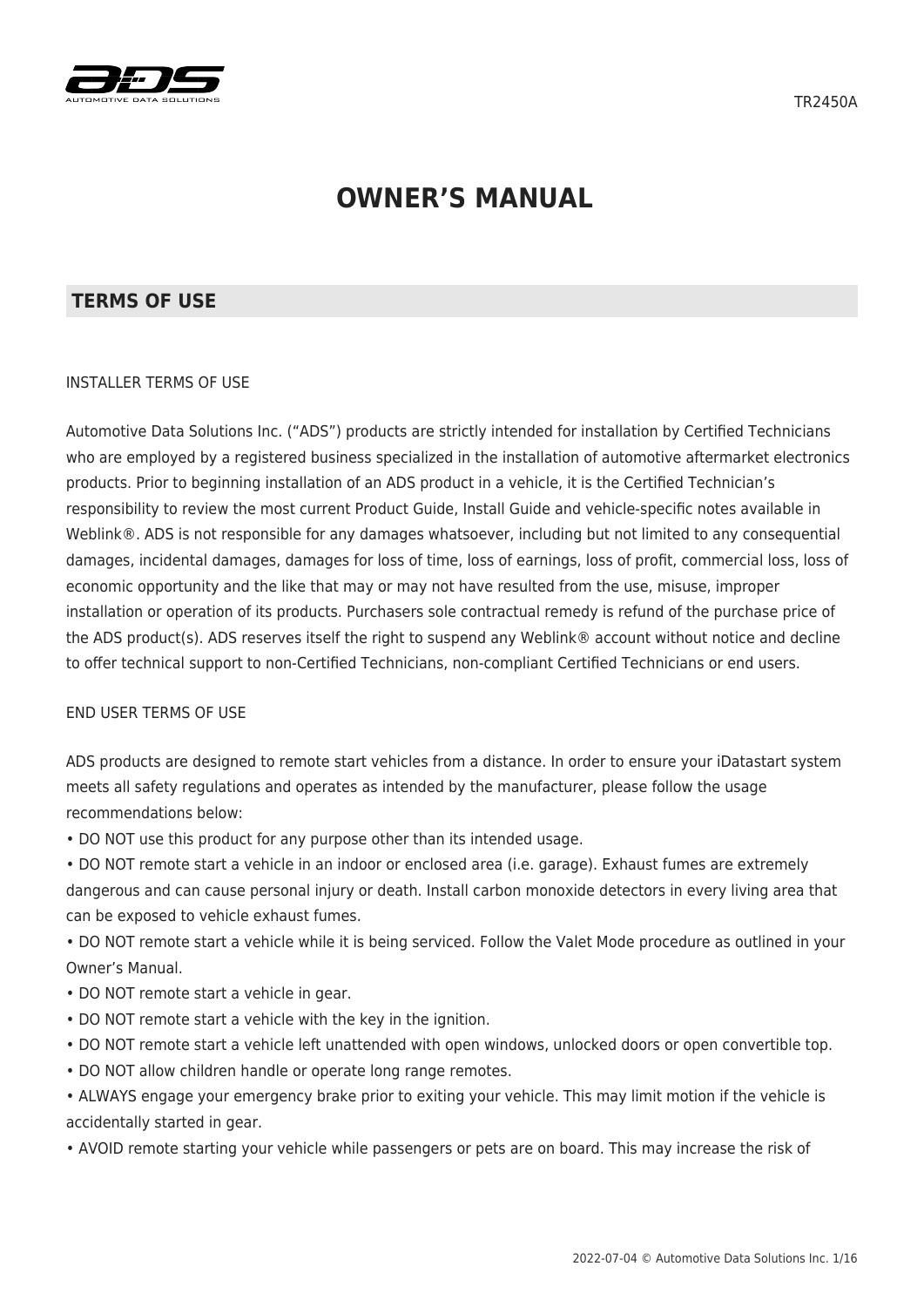

shifter being put in gear after vehicle has been remote started.

• AVOID parking your vehicle on an inclined surface or an area surrounded by obstacles. For manual vehicles, ALWAYS ensure the Reservation Mode sequence, as outlined in your Owner's Manual, is correctly engaged prior to the next remote start.

• AVOID delaying the inspection of your iDatastart system in the event of malfunction. Immediately contact a Certified Technician to ensure that installation or defective equipment is properly addressed.

## **REMOTE OVERVIEW**

Your iDatastart remote start system may include one or both long-range remotes listed below. Please take a moment to familiarize yourself with their general features.



| <b>REMOTE MODEL</b>        | <b>TR2450A</b>     |
|----------------------------|--------------------|
| <b>Buttons</b>             | 5                  |
| Communication / Max. Range | 2-Way / 1 Mile     |
| Transmit confirmation (TX) | Top LED (Amber)    |
| Receive confirmation (RX)  | Button LED (Amber) |
| Batteries required         | 1 x CR2450         |
| Avg. battery Life          | 8-15 months        |
| Warranty                   | 1 year             |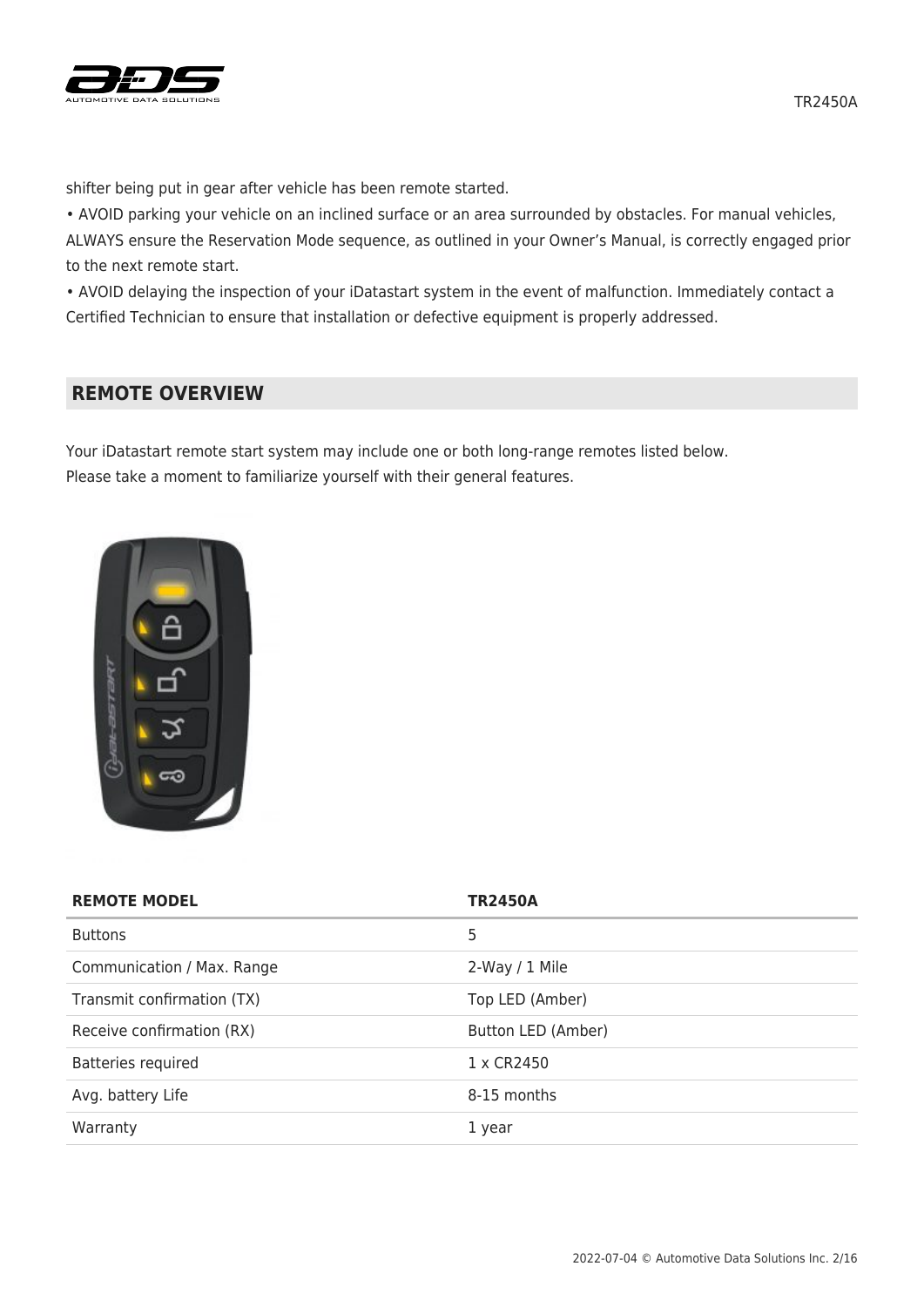

## **REMOTE COMMANDS & CONFIRMATIONS**

Thanks to their multiplexing technology, iDatastart remotes can pack over 30 functions using only 5 buttons. In order to get the most out of your remotes, please take a moment to get acquainted with the following functions below:

#### NOTES:

- 1. All functions must be enabled by an Authorized Dealer during installation to be functional on remote
- 2. Non-highlighted icons = Press & release button
- 3. Highlighted (grey) icons = Press & hold button for 2.5 seconds
- 4. Coma (,) between icons = Press buttons one after the other
- 5. Plus  $(+)$  between icons = Press buttons together
- 6. Timeout between each button press = 3 seconds
- 7. Function $* =$  Available in 2nd Car Mode

| <b>COMMAND</b>      | Lock & Arm                                                         |
|---------------------|--------------------------------------------------------------------|
| <b>BUTTON</b>       |                                                                    |
| <b>DESCRIPTION</b>  | Secures your vehicle by locking the doors and arming<br>the alarm. |
| <b>CONFIRMATION</b> | 1 chime $+$ 1 flash                                                |

| <b>COMMAND</b>      | <b>Unlock &amp; Disarm</b>                                               |
|---------------------|--------------------------------------------------------------------------|
| <b>BUTTON</b>       |                                                                          |
| <b>DESCRIPTION</b>  | Accesses your vehicle by unlocking the doors and<br>disarming the alarm. |
| <b>CONFIRMATION</b> | 2 chimes $+$ 2 flashes                                                   |

| <b>COMMAND</b> | Query*                                                                |
|----------------|-----------------------------------------------------------------------|
| <b>BUTTON</b>  | ದಾ                                                                    |
| DESCRIPTION    | Queries vehicle and vehicle battery voltage and interior temperature. |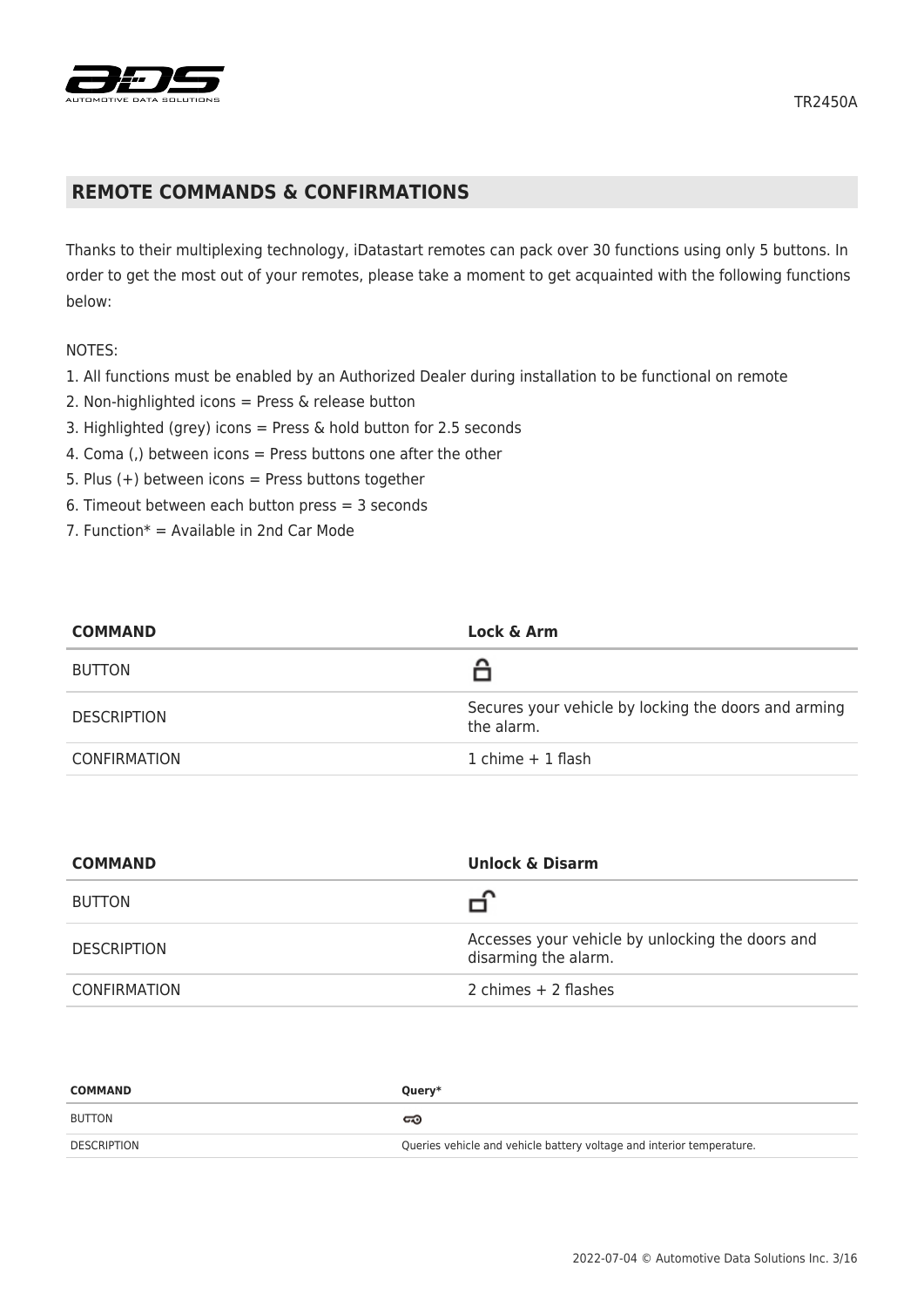

| <b>COMMAND</b>      | Panic*                    |
|---------------------|---------------------------|
| <b>BUTTON</b>       | â                         |
| <b>DESCRIPTION</b>  | Triggers the panic siren. |
| <b>CONFIRMATION</b> | $1$ chime $+1$ flash      |

| <b>COMMAND</b> | AUX $5*$                                           |
|----------------|----------------------------------------------------|
| <b>BUTTON</b>  |                                                    |
| DESCRIPTION    | To be completed by Authorized Dealer if applicable |

| <b>COMMAND</b> | <b>Trunk Release*</b>        |
|----------------|------------------------------|
| BUTTON         |                              |
| DESCRIPTION    | Releases the trunk or hatch. |

| <b>COMMAND</b>      | <b>Engine Start/Stop*</b>                                                                    |
|---------------------|----------------------------------------------------------------------------------------------|
| <b>BUTTON</b>       | ದಾ                                                                                           |
| <b>DESCRIPTION</b>  | Starts and stops the engine.                                                                 |
| <b>CONFIRMATION</b> | 4 chimes + 4 flashes (Button LEDs will also flash<br>intermittently while engine is running) |

| <b>COMMAND</b> | AUX 1                                              |
|----------------|----------------------------------------------------|
| BUTTON         | 声台                                                 |
| DESCRIPTION    | To be completed by Authorized Dealer if applicable |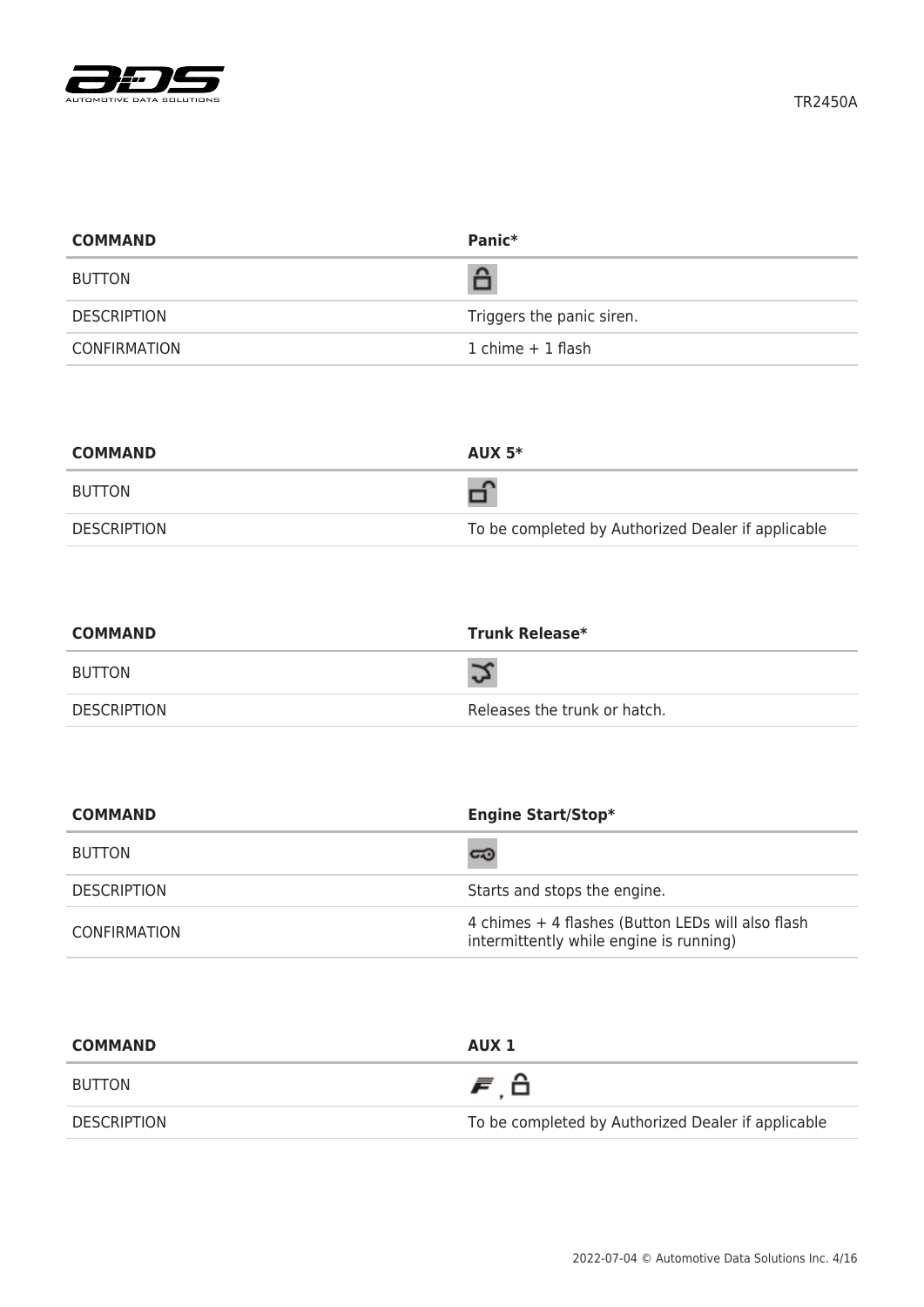

| <b>COMMAND</b>     | AUX <sub>2</sub>                                   |
|--------------------|----------------------------------------------------|
| <b>BUTTON</b>      | 月日                                                 |
| <b>DESCRIPTION</b> | To be completed by Authorized Dealer if applicable |

| <b>COMMAND</b> | AUX <sub>3</sub>                                   |
|----------------|----------------------------------------------------|
| BUTTON         | 戸文                                                 |
| DESCRIPTION    | To be completed by Authorized Dealer if applicable |

| <b>COMMAND</b> | AUX 4                                              |
|----------------|----------------------------------------------------|
| BUTTON         | ౯్ా                                                |
| DESCRIPTION    | To be completed by Authorized Dealer if applicable |

| <b>COMMAND</b>     | 2nd Car Mode                                                                                                            |
|--------------------|-------------------------------------------------------------------------------------------------------------------------|
| <b>BUTTON</b>      | $\bar{F}$ , $\bar{F}$ , $*$                                                                                             |
| <b>DESCRIPTION</b> | Controls two iDatastart-equipped vehicles using one<br>remote. Works with all functions marked with an<br>asterisk (*). |

| <b>COMMAND</b>     | Silent Lock*                                 |
|--------------------|----------------------------------------------|
| <b>BUTTON</b>      | Ω`Ω                                          |
| <b>DESCRIPTION</b> | Disables the vehicle's horn and alarm siren. |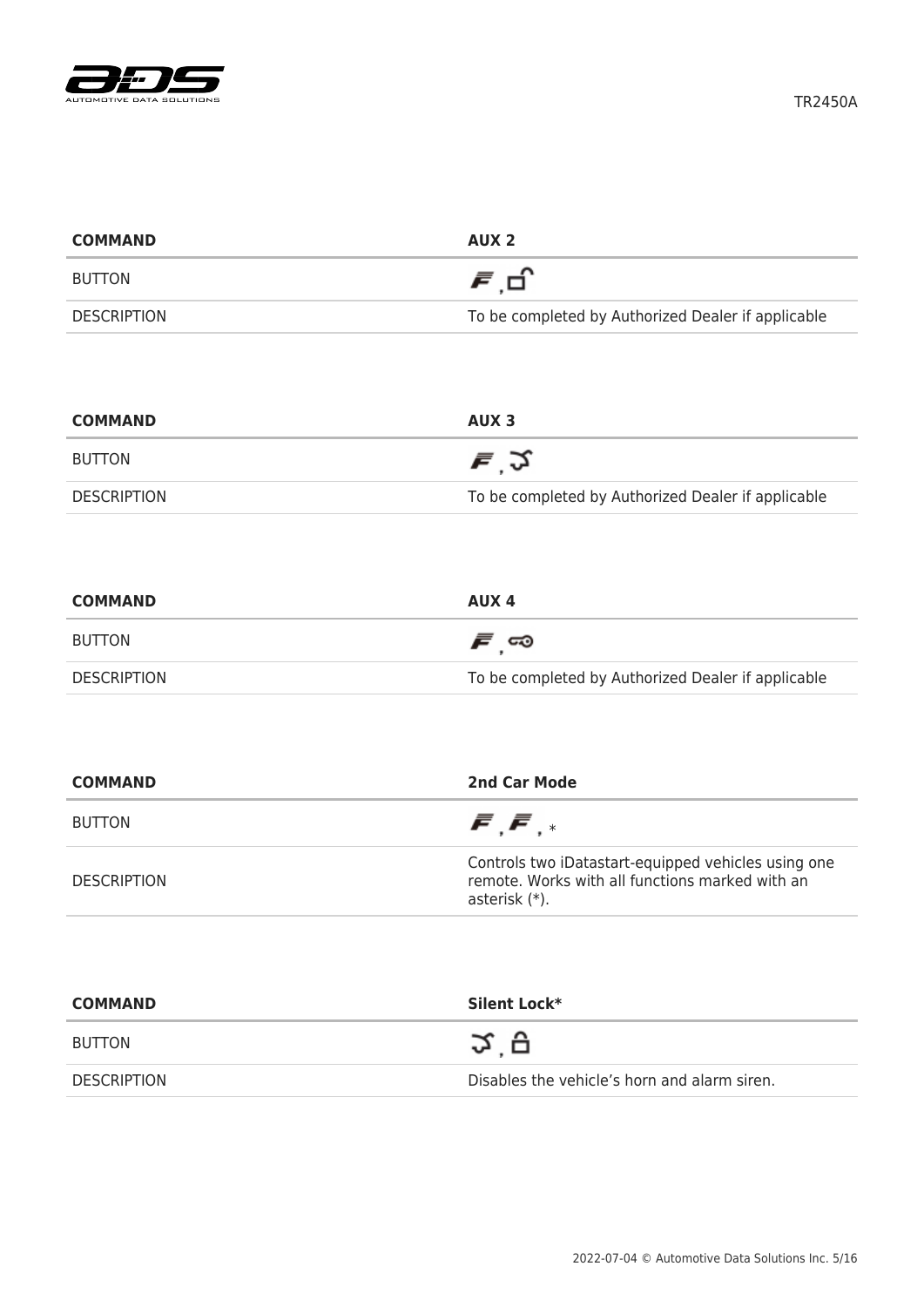

| <b>COMMAND</b>     | Silent Unlock*                               |
|--------------------|----------------------------------------------|
| BUTTON             | చ ∟∟                                         |
| <b>DESCRIPTION</b> | Disables the vehicle's horn and alarm siren. |

| <b>COMMAND</b>     | <b>Valet Mode ON/OFF</b>                                                                                                                    |
|--------------------|---------------------------------------------------------------------------------------------------------------------------------------------|
| <b>BUTTON</b>      | ਵ ਦੇ ਮ                                                                                                                                      |
| <b>DESCRIPTION</b> | Turns off remote start and security features when<br>servicing your vehicle or valet parking. Keyless entry<br>features remains functional. |
| CONFIRMATION       | $\cdot$ 1 chime ON<br>•2 chimes OFF                                                                                                         |

| <b>COMMAND</b>     | <b>Runtime Extend</b>                                                      |
|--------------------|----------------------------------------------------------------------------|
| BUTTON             | <i>೯</i> ∞                                                                 |
| <b>DESCRIPTION</b> | Seamlessly extends your engine runtime without<br>restarting your vehicle. |

| <b>COMMAND</b>      | <b>Mute ON/OFF</b>                                                                                                            |
|---------------------|-------------------------------------------------------------------------------------------------------------------------------|
| <b>BUTTON</b>       | $\bar{F}$ $\Im$ +00                                                                                                           |
| <b>DESCRIPTION</b>  | Disables the vehicle's horn and alarm siren even<br>when alarm is triggered. Remote will still receive<br>alarm notification. |
| <b>CONFIRMATION</b> | $\cdot$ 1 chime ON<br>•2 chimes OFF                                                                                           |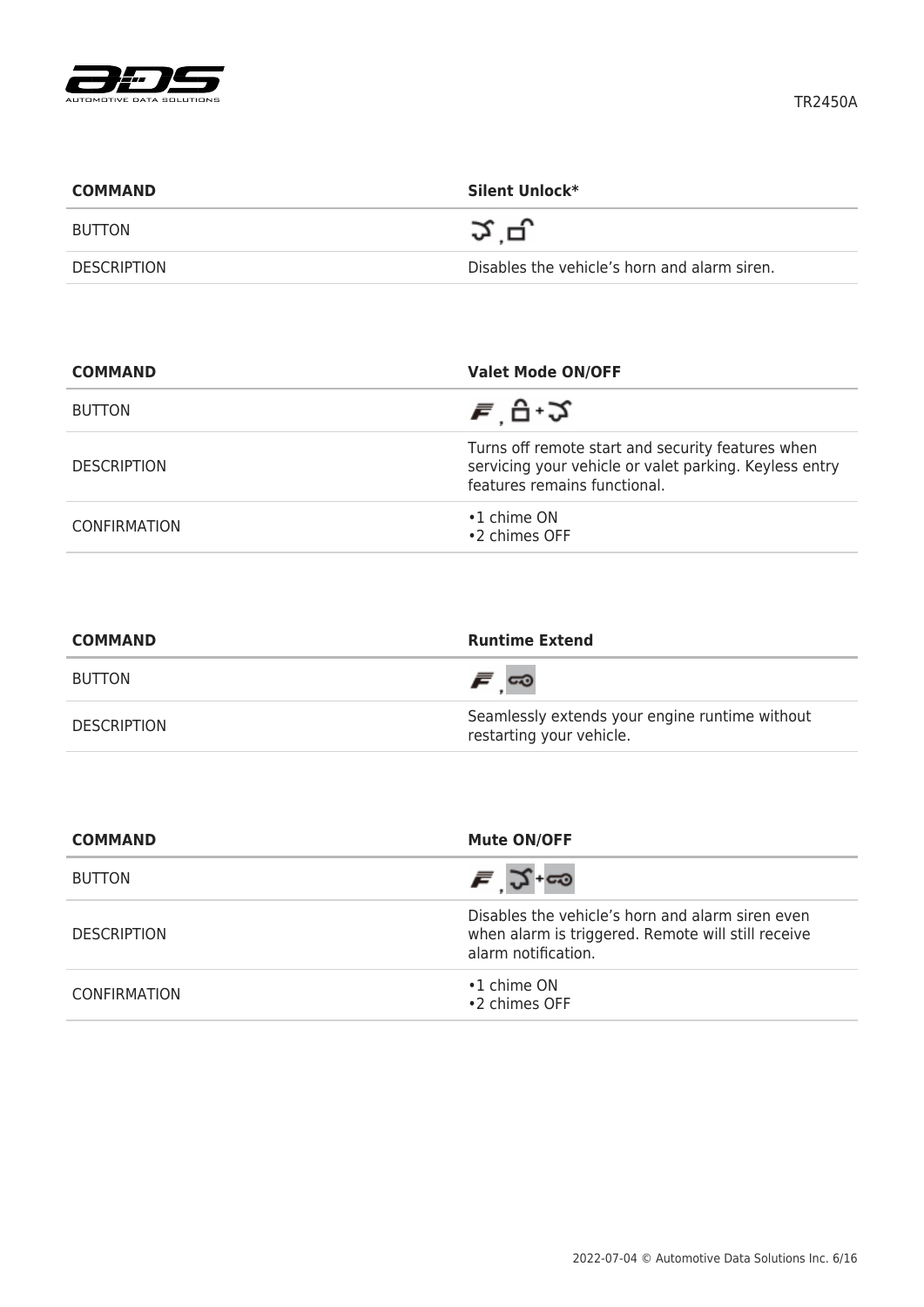

| <b>COMMAND</b>      | <b>Ignition Lock ON/OFF</b>                       |
|---------------------|---------------------------------------------------|
| <b>BUTTON</b>       |                                                   |
| <b>DESCRIPTION</b>  | Automatically locks doors when engine is running. |
| <b>CONFIRMATION</b> | $\cdot$ 1 chime ON<br>•2 chimes OFF               |

| <b>COMMAND</b>      | Passive Lock & Arm ON/OFF                                                    |
|---------------------|------------------------------------------------------------------------------|
| <b>BUTTON</b>       | ਵ '⊐੍.੭                                                                      |
| <b>DESCRIPTION</b>  | Automatically locks and arms your vehicle 60 seconds<br>after you unlock it. |
| <b>CONFIRMATION</b> | $\cdot$ 1 chime ON<br>•2 chimes OFF                                          |

| <b>COMMAND</b>      | <b>Turbo ON/OFF</b>                                                                                        |
|---------------------|------------------------------------------------------------------------------------------------------------|
| <b>BUTTON</b>       | ச பி+ை                                                                                                     |
| <b>DESCRIPTION</b>  | Cools down your turbo before turning the engine off.<br>Programmable runtime from 30 seconds to 4 minutes. |
| <b>CONFIRMATION</b> | $\cdot$ 1 chime ON<br>•2 chimes OFF                                                                        |

| <b>COMMAND</b>      | <b>Weather Start ON/OFF</b>                                                                                                              |
|---------------------|------------------------------------------------------------------------------------------------------------------------------------------|
| <b>BUTTON</b>       | <i>ச</i> பி +ை                                                                                                                           |
| <b>DESCRIPTION</b>  | Sets your vehicle to automatically remote start every<br>2, 3 or 4 hours (programmable) or from a temperature<br>sensor sold separately. |
| <b>CONFIRMATION</b> | $\cdot$ 1 chime ON<br>•2 chimes OFF                                                                                                      |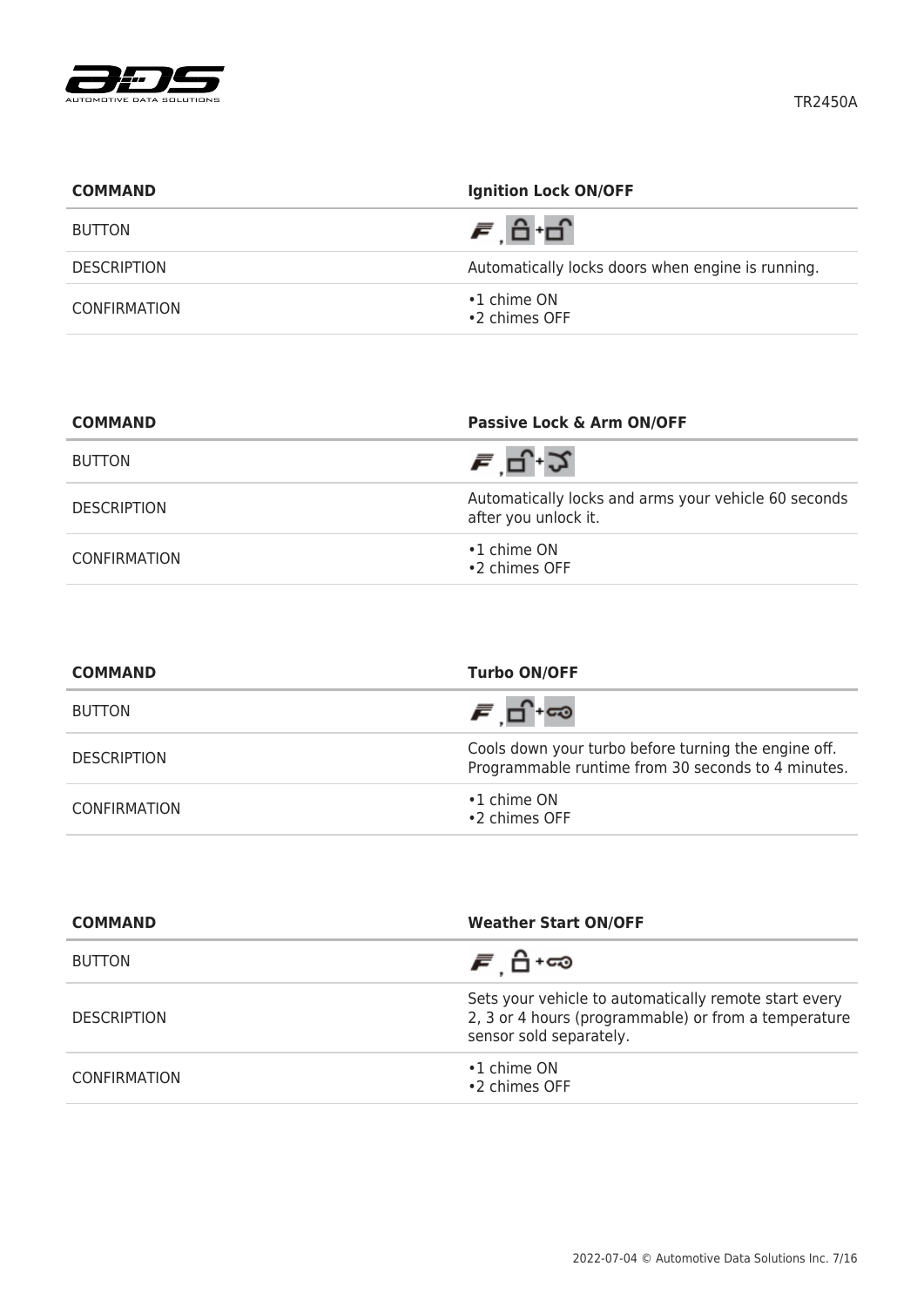

| <b>COMMAND</b>     | <b>Lock Remote</b>                               |
|--------------------|--------------------------------------------------|
| <b>BUTTON</b>      | $\bar{F}$ , $\bar{F}$ , $\bar{F}$ , $\hat{\Box}$ |
| <b>DESCRIPTION</b> | Disables all functions on your remote.           |
| CONFIRMATION       | 1 chime $+$ 1 flash                              |

| <b>COMMAND</b>     | <b>Unlock Remote ON/OFF</b>                |
|--------------------|--------------------------------------------|
| BUTTON             | $\bar{F}$ , $\bar{F}$ , $\bar{F}$ , $\Box$ |
| <b>DESCRIPTION</b> | Enables all functions on your remote.      |
| CONFIRMATION       | 2 chimes $+$ 2 flashes                     |

| <b>COMMAND</b>      | <b>Mute Remote ON/OFF</b><br>$\bar{F}, \bar{F}, \bar{F}, \bar{S}$<br>Disables the chime when pressing any button on your<br>remote. |  |
|---------------------|-------------------------------------------------------------------------------------------------------------------------------------|--|
| <b>BUTTON</b>       |                                                                                                                                     |  |
| <b>DESCRIPTION</b>  |                                                                                                                                     |  |
| <b>CONFIRMATION</b> | $\cdot$ 1 chime ON<br>•2 chimes OFF                                                                                                 |  |

# **PROGRAMMING A NEW REMOTE**

Are you replacing a lost or damaged remote or simply adding an extra remote to your iDatastart system? Please take note of the following:

- 1. A functional iDatastart system must already be installed in your vehicle.
- 2. All new remotes must be installed by an iDatastart Authorized Dealer.
- 3. A maximum of 4 remotes can be programmed to your iDatastart system.

# **REPLACING REMOTE BATTERIES**

Follow the steps below to replace the batteries in your iDatastart remotes\*.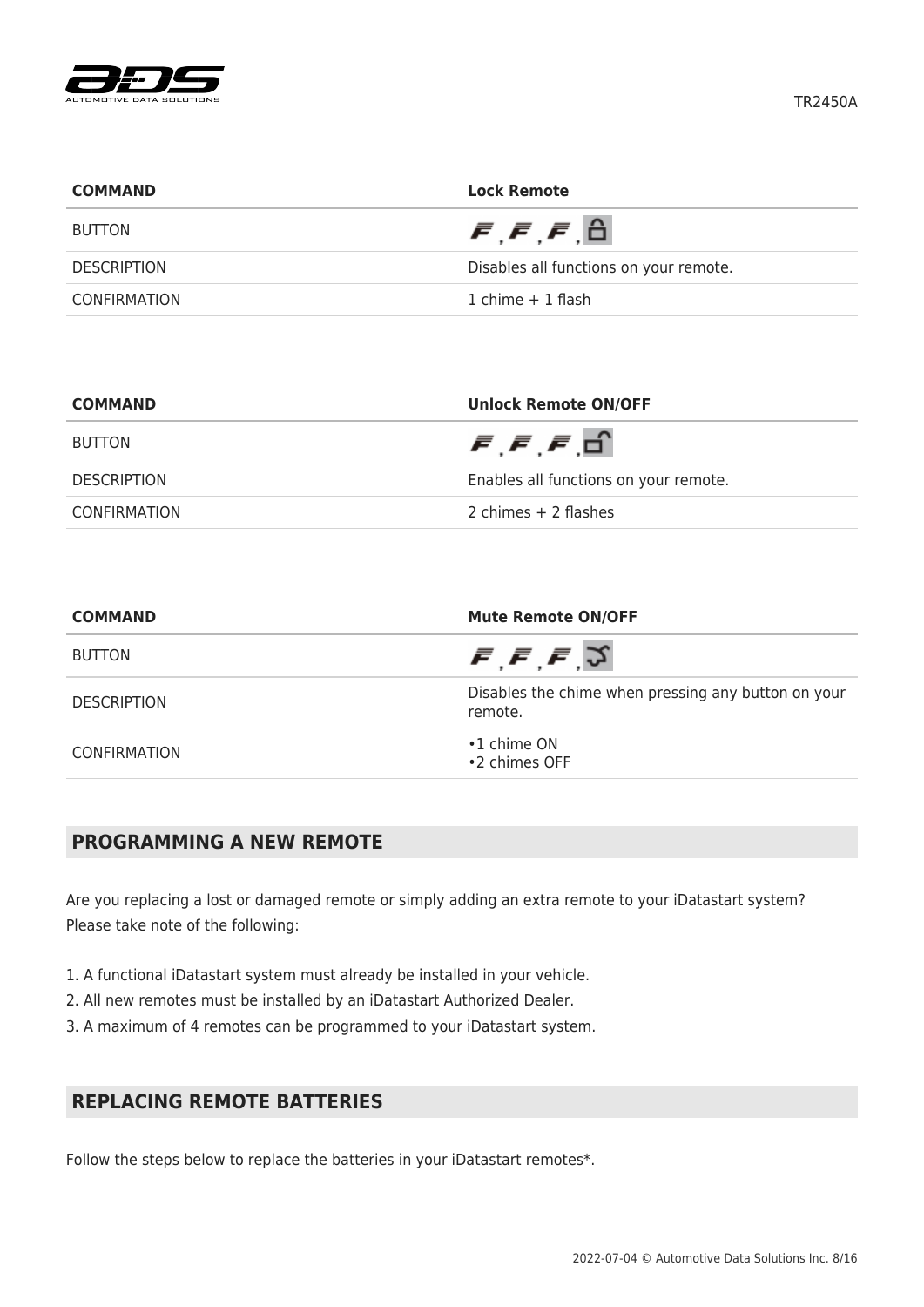





- 1. Insert a 25 cent coin into the hollow corner of your iDatastart remote.
- 2. Gently twist the coin until the casing pops open.
- 3. Use your coin to pry open the rest of the case perimeter.
- 4. Carefully remove the circuit board from the case.
- 5. Slide the old battery out of its enclosure and replace with the new battery.
- 6. Carefully replace the circuit board into bottom half of the casing.
- 7. Snap top and bottom casings back together using your hands.

## **REMOTE STARTING FROM FACTORY KEY FOB**

Your iDatastart system may enable remote engine start by performing one of the following button sequences on your factory key fob:

| <b>BUTTON</b>                                                            | <b>FUNCTION</b> |
|--------------------------------------------------------------------------|-----------------|
| $P$ ress on $\mathbf{\hat{H}}$ , $\mathbf{\hat{H}}$ , $\mathbf{\hat{H}}$ | Start engine    |
| $P$ ress on $\mathbf{\hat{H}}$ , $\mathbf{\hat{H}}$ , $\mathbf{\hat{H}}$ | Stop engine     |
| <b>OR</b>                                                                |                 |
| <b>BUTTON</b>                                                            | <b>FUNCTION</b> |

| <sub>Press on</sub> பி ,பி ,பி | Start engine |
|--------------------------------|--------------|
|                                | Stop engine  |

NOTE: This feature may not be supported on some vehicles. If supported, the chosen button sequence will be communicated to you by your iDatastart Authorized Dealer at the time of installation. The remote start range will be equal to your factory key fob's door lock range.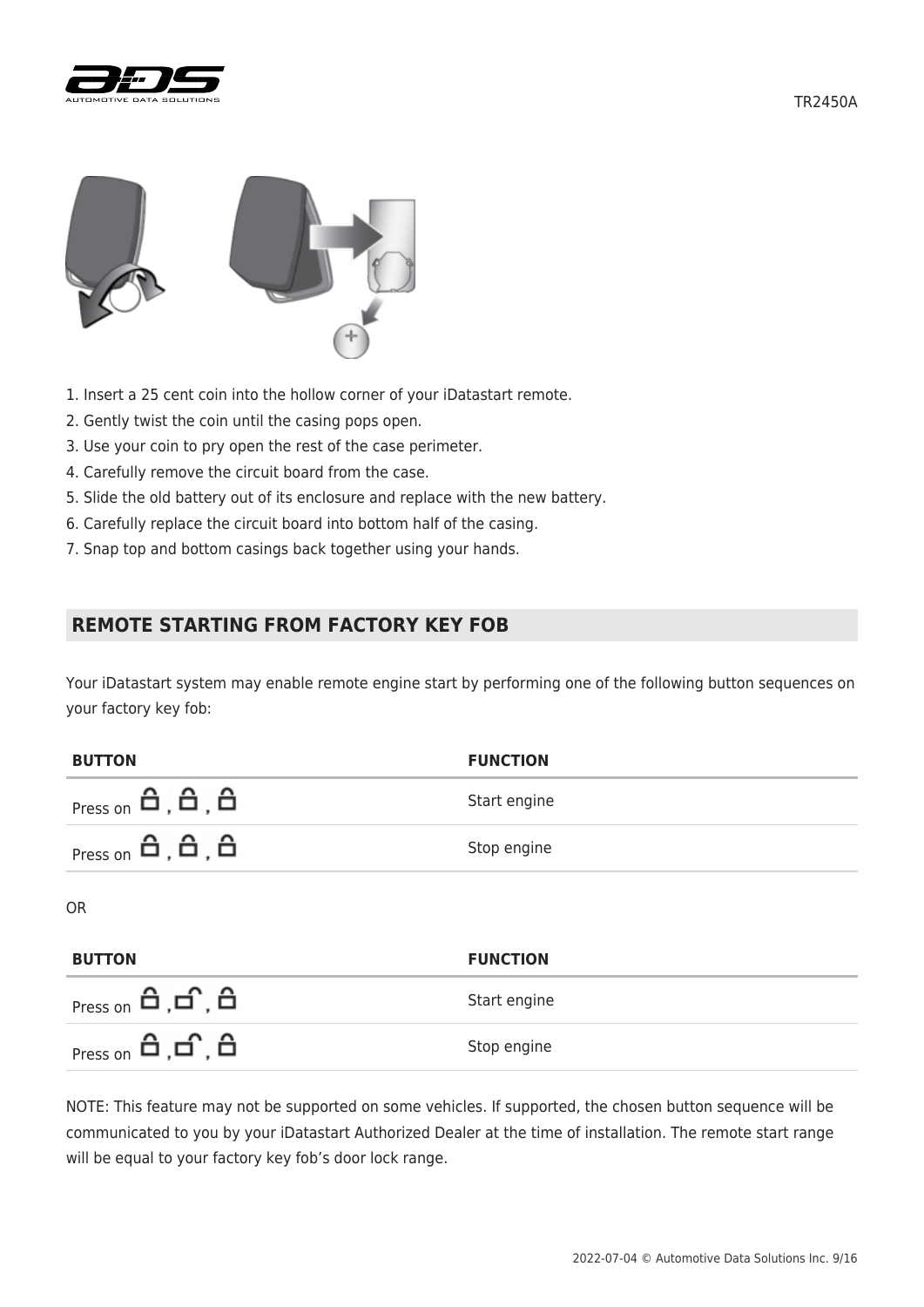

## **ADJUSTING ENGINE RUNTIME SETTINGS**

Once remote started from your factory key fob or long-range remote, your vehicle will run for the programmed 'runtime' setting. The default runtime is 15 minutes but it can also be programmed for 3, 5, 10, 25, 30 or 35 minutes. If you wish to change your remote start runtime setting, contact your iDatastart Authorized Dealer.

#### **KEY TAKEOVER FOLLOWING REMOTE START**

The 'key takeover' procedure ensures that your engine does not shut down upon entering the vehicle, during the programmed remote start runtime. To prevent your vehicle from shutting down, complete the steps below within the programmed delay time (45 seconds, 90 seconds, 3 minutes or 4 minutes):

- For Standard Key Vehicles
- 1. Unlock and enter vehicle
- 2. Close doors
- 3. Insert key into ignition and turn ignition to ON position
- 4. Press foot brake

For Push-To-Start Vehicles

- 1. Unlock and enter vehicle with valid smartkey
- 2. Close doors
- 3. Press foot brake

NOTE: This feature may not be supported on some vehicles. If available, the programmed 'key takeover' delay time will be communicated to you by your iDatastart Authorized Dealer at the time of installation.

#### **WHEN SERVICING YOUR VEHICLE**

To ensure safety during vehicle servicing, the remote starter must be placed in 'Valet Mode'. The 'Valet Mode' will disable remote start functionality. To activate or deactivate the 'Valet Mode', follow the instructions below:

With Vehicle Key:

Cycle ignition OFF/ON 2x rapidly, then press brake 3x.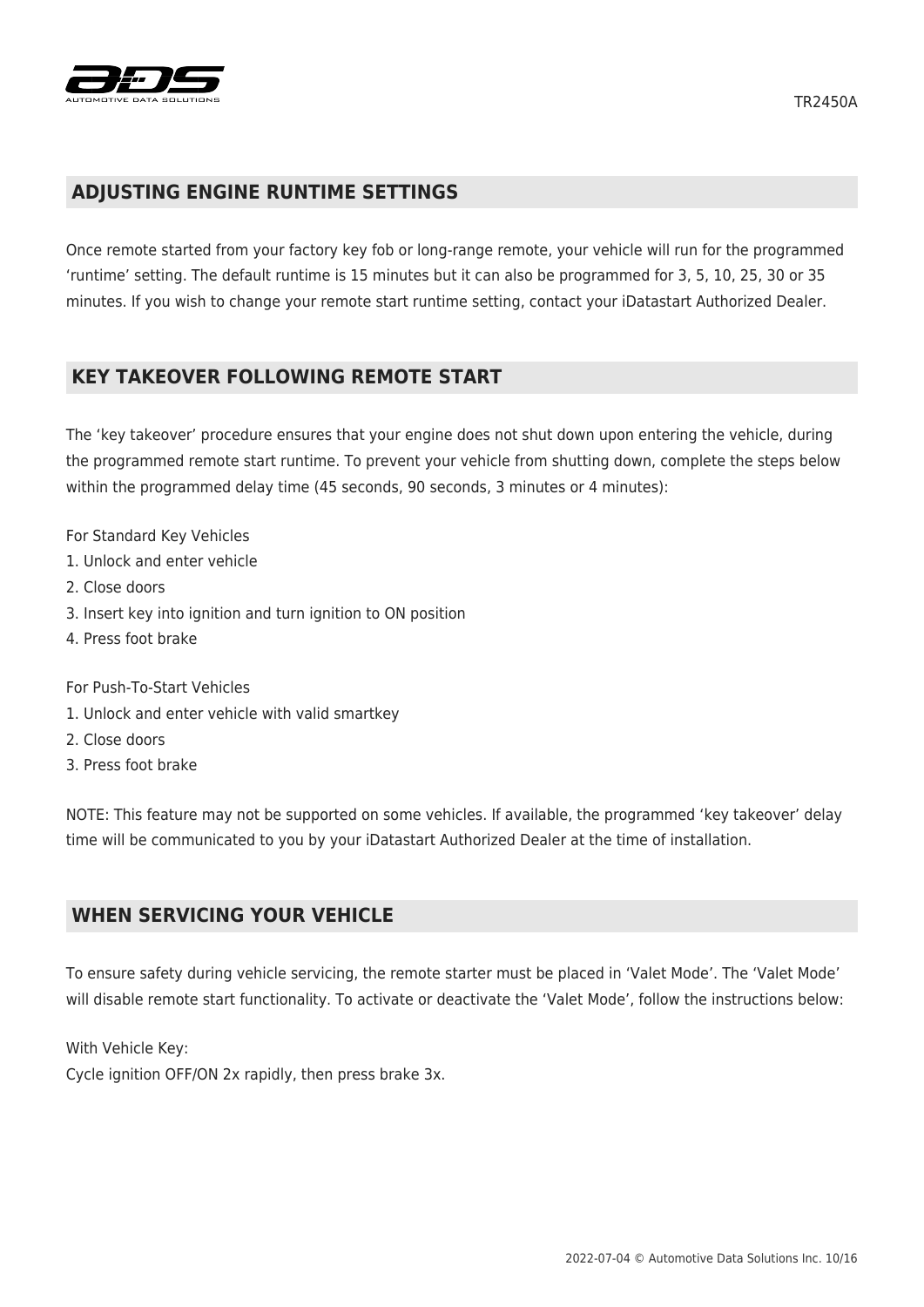

| # OF PARKING LIGHT FLASHES<br><b>FUNCTION</b>                                                        |  |
|------------------------------------------------------------------------------------------------------|--|
| Valet Mode ON                                                                                        |  |
| Valet Mode OFF                                                                                       |  |
| With iDatastart Remote:                                                                              |  |
| Turn ignition ON, then press $\boldsymbol{\bar{F}}$ , $\boldsymbol{\hat{\Box}}$ + $\boldsymbol{\Im}$ |  |

| # OF PARKING LIGHT FLASHES<br><b>FUNCTION</b> |  |
|-----------------------------------------------|--|
| Valet Mode ON                                 |  |
| Valet Mode OFF                                |  |

With iDatastart Antenna:

Turn ignition ON, then press & hold button for 5 seconds

| <b>FUNCTION</b> | # OF PARKING LIGHT FLASHES |  |
|-----------------|----------------------------|--|
| Valet Mode ON   |                            |  |
| Valet Mode OFF  |                            |  |

# **REMOTE START TROUBLESHOOTING**

If your iDatastart remote fails to start the vehicle, the parking lights will flash three times immediately, then flash a number of times according to the errors below: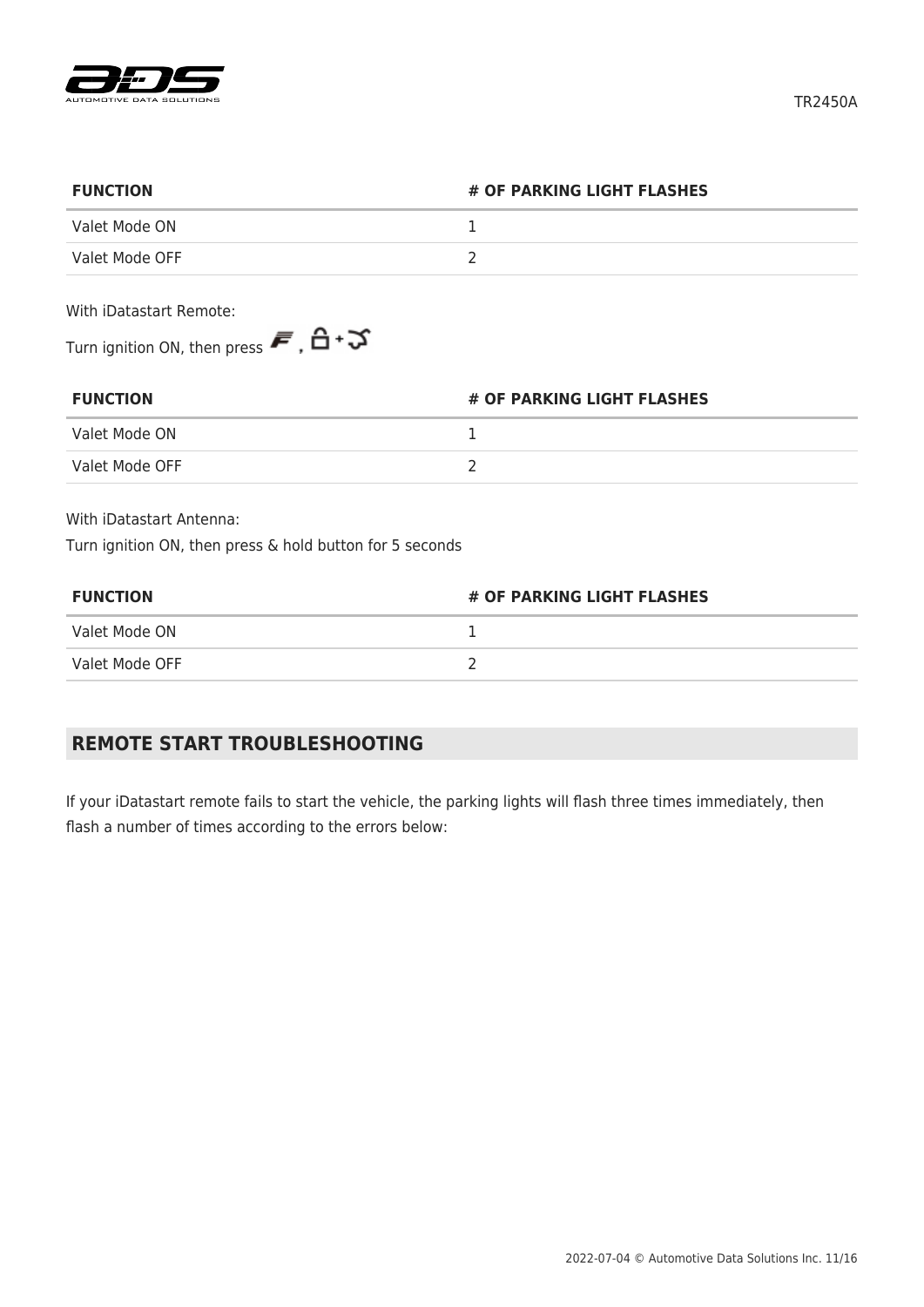

TR2450A

| # OF PARKING LIGHT FLASHES | <b>DIAGNOSTIC</b>                  | <b>SOLUTION</b>                  |
|----------------------------|------------------------------------|----------------------------------|
| $3 + 1$                    | Need to learn tach                 |                                  |
| $3 + 2$                    | Key in ignition at ON position     | Remove key from ignition         |
| $3 + 3$                    | Door is open                       | Close door                       |
| $3 + 4$                    | Trunk is open                      | Close trunk                      |
| $3 + 5$                    | Brake is detected                  | Release brake                    |
| $3 + 6$                    | Hood is open                       | Close hood                       |
| $3 + 7$                    | Reservation not done (manual only) | Perform reservation procedure    |
| $3 + 8$                    | Tach failure                       | <b>Contact Authorized Dealer</b> |
| $3 + 9$                    | VSS detected (vehicle in movement) | <b>Contact Authorized Dealer</b> |
| $3 + 10$                   | System is in Valet Mode            | <b>Exit Valet Mode</b>           |
| $3 + 11$                   | Can communication failure          | <b>Contact Authorized Dealer</b> |
| $3 + 12$                   | Can communication failure          | <b>Contact Authorized Dealer</b> |
| $3 + 13$                   | Bypass error                       | <b>Contact Authorized Dealer</b> |
| $3 + 14$                   | No Pitstop or Takeover available   | <b>Contact Authorized Dealer</b> |
| $3 + 15$                   | Module overheat protection         | <b>Contact Authorized Dealer</b> |

# **VEHICLE SHUTDOWN TROUBLESHOOTING**

If the remote start sequence has been completed and the vehicle shuts down, the vehicle's parking lights will flash 4 times immediately, then flash a number of times according to the errors below: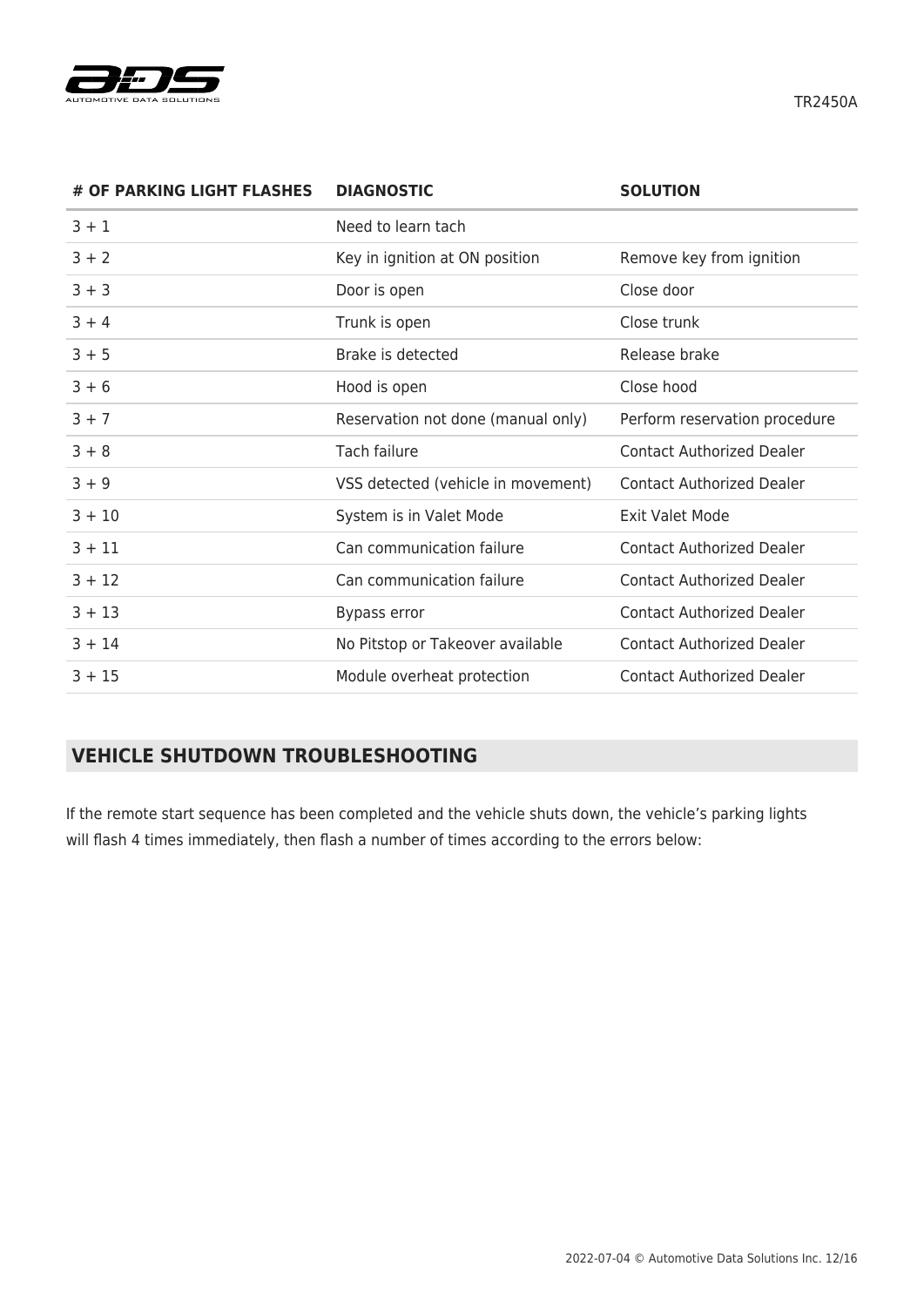

**# OF PARKING LIGHT FLASHES DIAGNOSTIC SOLUTION** 4+1 No engine rev detected Contact Authorized Dealer 4+3 Brake detected Release brake 4+4 Hood open detected Close hood 4+5 Engine revving over 3000 RPM Check your accelerator pedal 4+6 Glow plug error Contact Authorized Dealer 4+7 Vehicle speed sensor error Contact Authorized Dealer 4+8 'Check Engine' light detected Clear 'Check Engine' code 4+9 Low fuel detected Add fuel 4+10 Door open detected Close door 4+11 CAN communication failure Contact Authorized Dealer 4+12 Key synchronisation failure Contact Authorized Dealer 4+13 Bypass error Contact Authorized Dealer 4+14 No Pitstop or Takeover available Contact Authorized Dealer 4+15 Module overheat protection Contact Authorized Dealer

# **LIMITED LIFETIME WARRANTY**

Automotive Data Solutions Inc. ("ADS") warrants to the original purchaser of the iDatastart product that the following components product shall be free of defects in material and workmanship under normal use and circumstances:

Control module and installation harnesses For as long as the original purchaser owns the vehicle in which it was originally installed.

Remote transmitters and antenna For the period of one (1) year from the date of original installation. Excludes battery replacement.

In the event of any product malfunction during the Warranty period, the original purchaser must return to the Authorized Dealer where it was originally purchased with the original proof of purchase. If a malfunction is detected, the Authorized Dealer will elect to repair or replace the product at its discretion. Labor costs may be applicable and are at the discretion of the Authorized Dealer.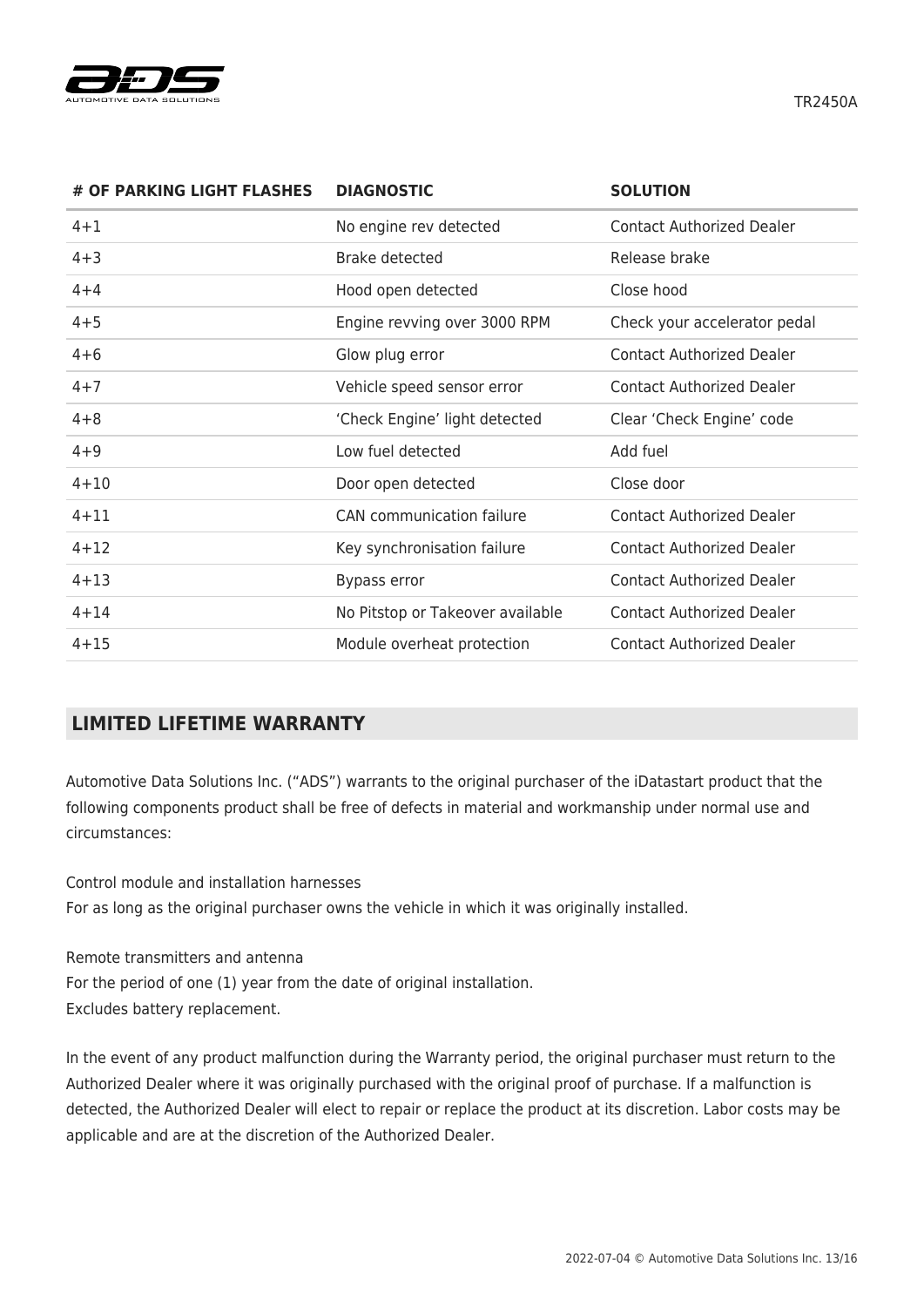

The Limited Lifetime Warranty is automatically void if:

- An original proof of purchase is not provided when servicing the product during the warranty period;
- The date code and/or serial number is defaced, missing, or altered;
- The iDatastart product is transferred to another vehicle;
- The vehicle in which the product was originally installed is transferred to a new owner.

ADS is not responsible for any damages whatsoever, including but not limited to any consequential damages, incidental damages, damages for loss of time, loss of earnings, commercial loss, loss of economic opportunity and the like that may or may not have resulted from the installation or operation of an iDatastart product. Purchasers sole contractual remedy is refund of the purchase price of the ADS product(s).

## **FCC STATEMENT**

1. This device complies with Part 15 of the FCC Rules. Operation is subject to the following two conditions:

(1) This device may not cause harmful interference.

(2) This device must accept any interference received, including interference that may cause undesired operation.

2. Changes or modifications not expressly approved by the party responsible for compliance could void the user's authority to operate the equipment.

NOTE: This equipment has been tested and found to comply with the limits for a Class B digital device, pursuant to Part 15 of the FCC Rules. These limits are designed to provide reasonable protection against harmful interference in a residential installation.

This equipment generates uses and can radiate radio frequency energy and, if not installed and used in accordance with the instructions, may cause harmful interference to radio communications. However, there is no guarantee that interference will not occur in a particular installation. If this equipment does cause harmful interference to radio or television reception, which can be determined by turning the equipment off and on, the user is encouraged to try to correct the interference by one or more of the following measures:

- Reorient or relocate the receiving antenna.
- Increase the separation between the equipment and receiver.
- Connect the equipment into an outlet on a circuit different from that to which the receiver is connected.
- Consult the dealer or an experienced radio/TV technician for help.

# **IC STATEMENT**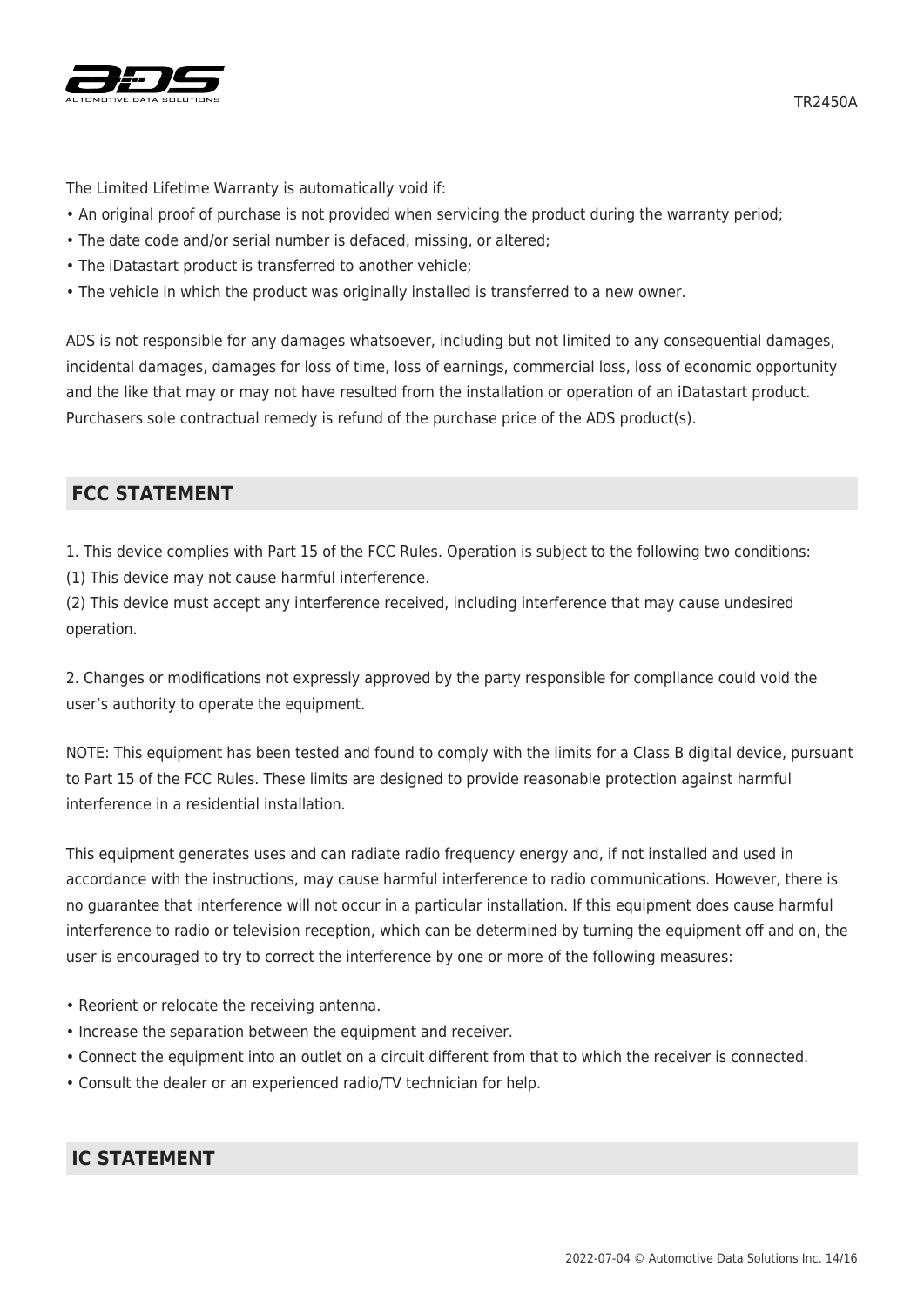

TR2450A



This device complies with Industry Canada licence-exempt RSS standard(s). Operation is subject to the following two conditions:

(1) This device may not cause interference.

(2) This device must accept any interference, including interference that may cause undesired operation of the device.

CAN ICES-3 (B)/NMB-3(B)

# **SAR INFORMATION STATEMENT**

Your wireless REMOTE CAR STARTER (TWO WAY) is a radio transmitter and receiver. It is designed and manufactured not to exceed the emission limits for exposure to radio frequency (RF) energy set by the Federal Communications Commission of the U.S. Government. These limits are part of comprehensive guidelines and establish permitted levels of RF energy for the general population. The guidelines are based on standards that were developed by independent scientific organizations through periodic and thorough evaluation of scientific studies. The standards include a substantial safety margin designed to assure the safety of all persons, regardless of age and health.

The exposure standard for wireless REMOTE CAR STARTER (TWO WAY) employs a unit of measurement known as the Specific Absorption Rate, or SAR. The SAR limit set by the FCC is 4.0 W/kg. Tests for SAR are conducted with the REMOTE CAR STARTER (TWO WAY) transmitting at its highest certified power level in all tested frequency bands. Although the SAR is determined at the highest certified power level, the actual SAR level of the REMOTE CAR STARTER (TWO WAY) while operating can be well below the maximum value. This is because the REMOTE CAR STARTER (TWO WAY) is designed to operate at multiple power levels so as to use only the power required to reach the network.

In general, the closer you are to a wireless base station antenna, the lower the power output. Before a REMOTE CAR STARTER (TWO WAY) model is available for sale to the public, it must be tested and certified to the FCC that it does not exceed the limit established by the government adopted requirement for safe exposure. The tests are performed in positions and locations (e.g., at the ear and worn on the body) as required by the FCC for each model. The highest SAR value for this model REMOTE CAR STARTER (TWO WAY) when tested for use at the extremity is 0.030W/Kg.

While there may be differences between the SAR levels of various REMOTE CAR STARTER (TWO WAY) and at various positions, they all meet the government requirement for safe exposure. The FCC has granted an Equipment Authorization for this model REMOTE CAR STARTER (TWO WAY) with all reported SAR levels evaluated as in compliance with the FCC RF exposure guidelines. SAR information on this model REMOTE CAR